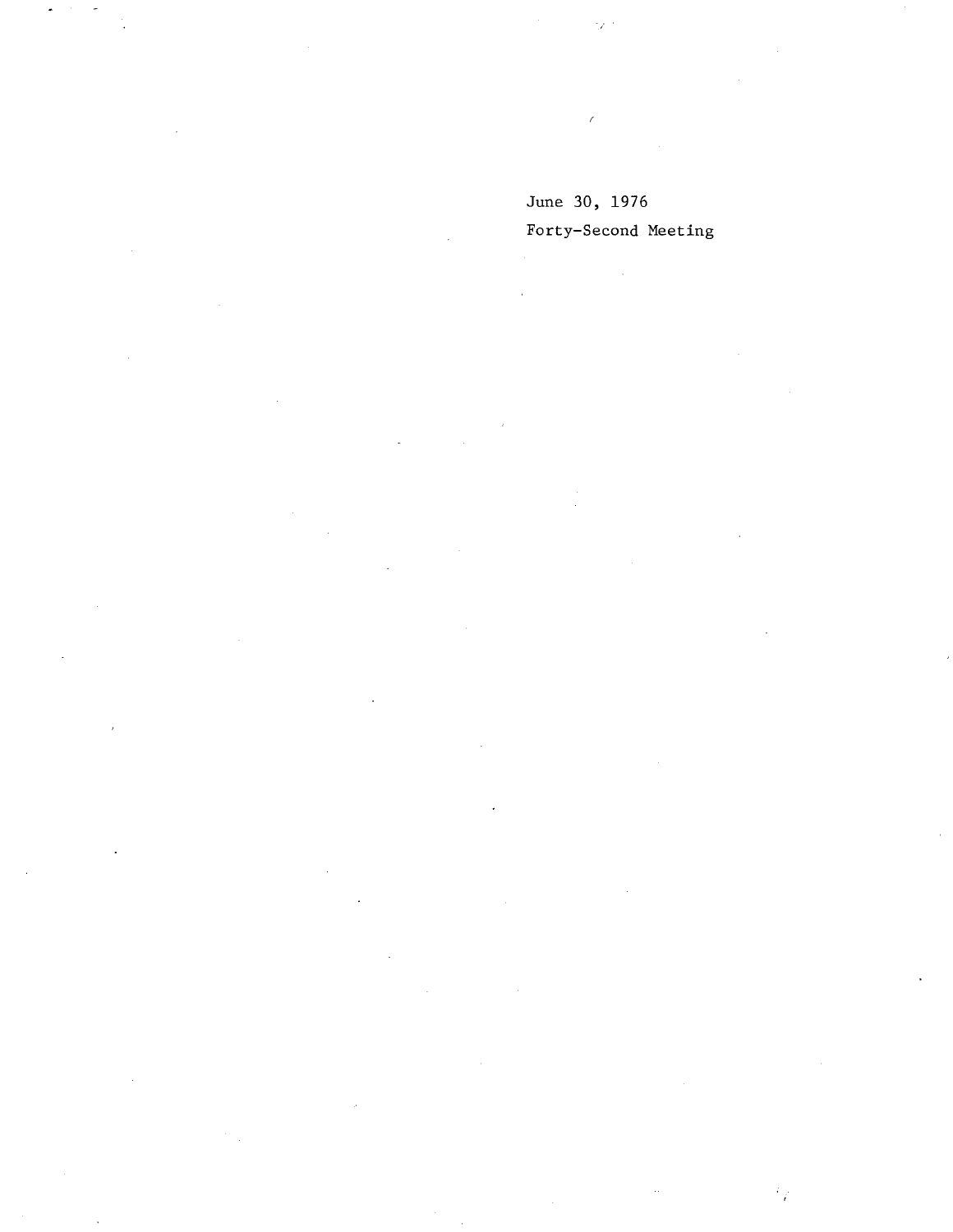THE UNIVERSITY OF MANITOBA

## **Inter-Departmental Correspondence**

**DATE** \_June 22, 1976

rde.

| TO          |                          |  | MEMBERS OF THE EXECUTIVE COMMITTEE OF THE FACULTY COUNCIL OF SCIENCE |  |  |  |  |
|-------------|--------------------------|--|----------------------------------------------------------------------|--|--|--|--|
| <b>FROM</b> | G. Richardson, Secretary |  |                                                                      |  |  |  |  |
| SUBJECT:    |                          |  |                                                                      |  |  |  |  |

The Forty-Second meeting of the Executive Committee of Faculty Council has been called for Wednesday, June 30, 1976 at 2:00 p.m. in the Faculty Council Room, 250 Allen Building.

#### AGENDA

1. Approvalsofthe Minutes of the Forty-First meeting.

 $2.$ Matters Arising Therefrom.

 $3.$ Communications.

4. Continued discussion on the faculty's guidelines for academic promotion.

5. Continued discussion on the Computer Science Co-operative Program.

6. Other Business.

 $/n1$ 

Ÿ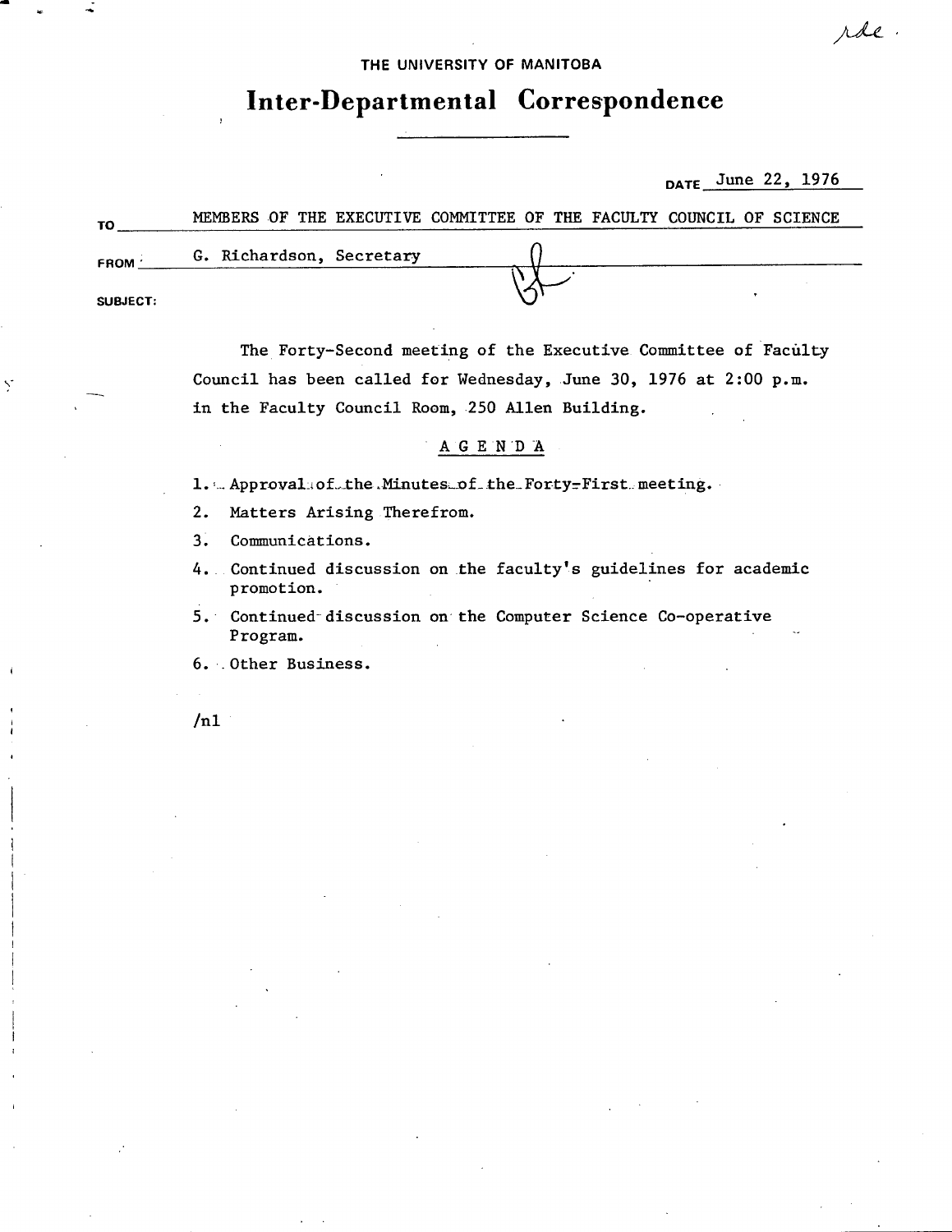Minutes of the Forty-Second meeting of the Executive Committee of Faculty Council held on Wednesday, June 30, 1976 at 2:00 p.m. in the Faculty Conference Room, 250 Allen Building.

Members Present: Dean R. D. Connor, Chairman; Professors N.E.R. Campbell, H. Duckworth, K. Stewart, C.R. Platt, K. Subrahmaniam, A. Olchowecki, G.G.C. Robinson, D.N. Burton, and Mr. G. Richardson

Regrets: Dean P.K. Isaac and Professor N. Davison.

1. Approval of the Minutes of the Forty-Fitst Meeting.

The minutes of the Forty-First Meeting were approved Campbell (Burton).

2. Matters Arising-Therefrom:

There were no matters arising from-the Minutes of the Forty-First meeting that would not be considered under other items of this agenda.

- $3.$ Cômmunications:
	- (i) The Chairman read a letter which he had received from Professor Aitchison. Dr. Aitchison requested that the following question be put before Faculty Council at the next meeting:

"The Board-of Governors passed= a=policy-resolution (December 1975) requiring the review-of-all department heads who were  $-\frac{1}{2}$ appointed before-1971. This review is to take place by September, 1977. Considering the long time period required for reviews, what action is being taken to initiate the reviews required in Science, and by what date can such reviews be expected to start?"

The Chairman explained that there are four department heads who fall into this category. Because these heads had been appointed by the Board of Governors prior to the introduction of UMFA and the current contract, there was some confusion at this time as to how, and by whom, these administrative. appointments could be reviewed or terminated. Although the Chairman thought the matter could have been resolved by the Board of Governors writing to the Heads, telling them of their intent to conduct reviews and seek their cooperation, this was not done. The Chairman doubted the Board's right to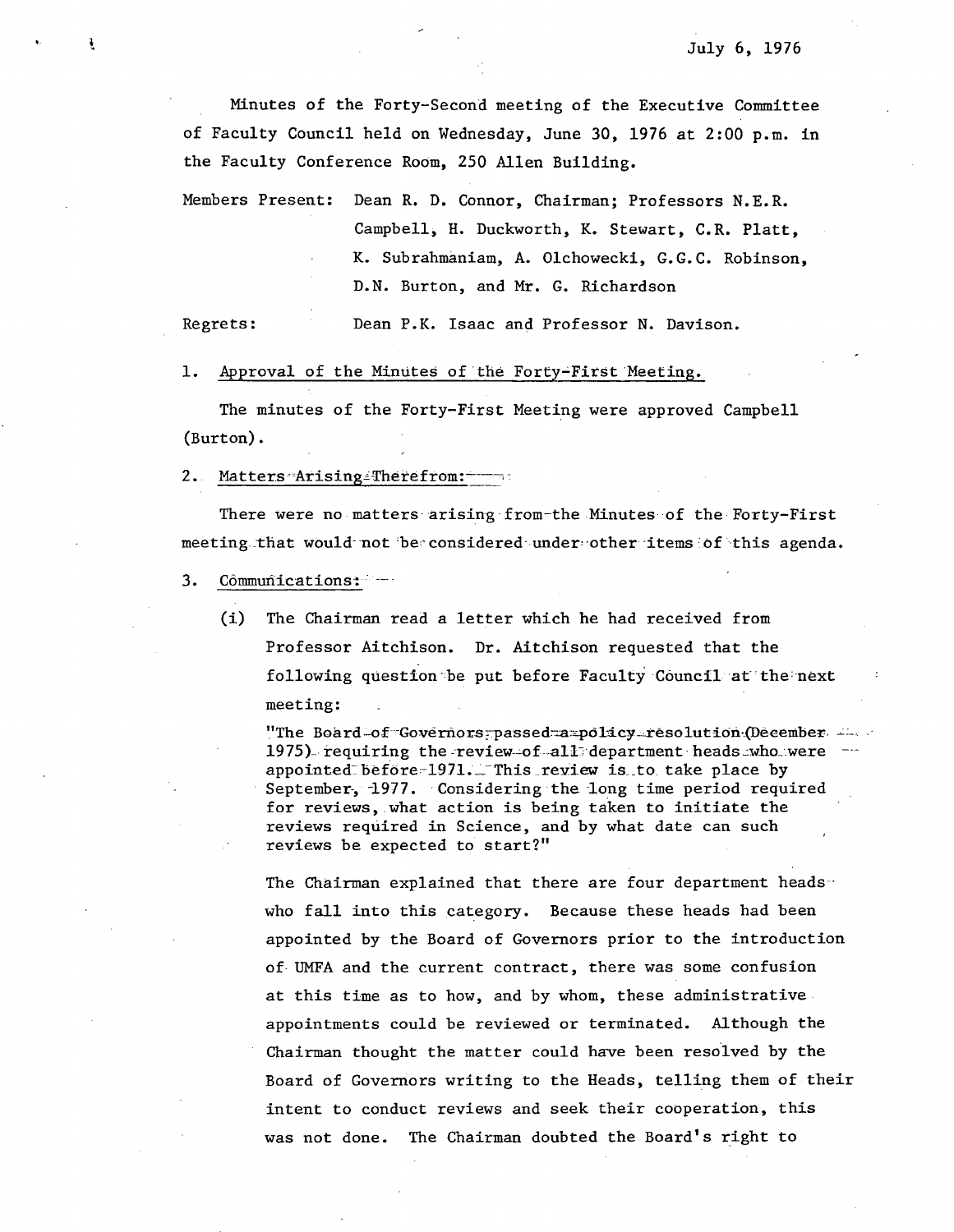conduct the reviews and suggested that legal opinion be sought. This had been done. The Board was advised they had the right to change their modus 'operandi in this way. The Chairman indicated that he had replied to Dr. Aitchison's request and had promised to bring the matter before Council. He said that he would keep the members of the Executive informed on this matter.

- $(ii)$ The Chairman informed the members that he had met with representatives from the Computer Science Department to see whether or not they wished to have a Faculty Council meeting called at this time to discuss that department's Co-operative Program. The representatives did want such a meeting called in July. The Chairman explained to the members why time was so important a factor regarding this program (deadline of July of Board of Governor's meeting at which time all new requests for the 1977/78 budget would have to be made known). The Chairman wanted to know if the members felt a special meeting of Faculty Council was necessary or would a regular meeting be appropriate. The members felt a regular meeting would do but they recommended that Faculty Council members be given an explanation plus some of the back-up material regarding the Co-op Program to study before the meeting as-they-would likely know very little about the program's implications, both academic and financial. The Chairman agreed and said that he would, try to schedule the meeting for July 13, 1976. (This was changed later during the meeting).
- Letter from Dr. Coish which indicated that 13:243 had been  $(iii)$ superseded by 6:223. This had been put before the Committee for information; it was decided that this would be passed onto the Chairman of the Faculty Committee on Courses for their information.

#### 4. Promotion Guidelines:

The Chairman read a memo that he received from Dr. Robinson indicating the modification that Dr. Robinson would like to see made to the faculty's guidelines on promotion criteria. Drs. Duckworth and Burton read their revisions as well. All these are attached to these minutes.

-2-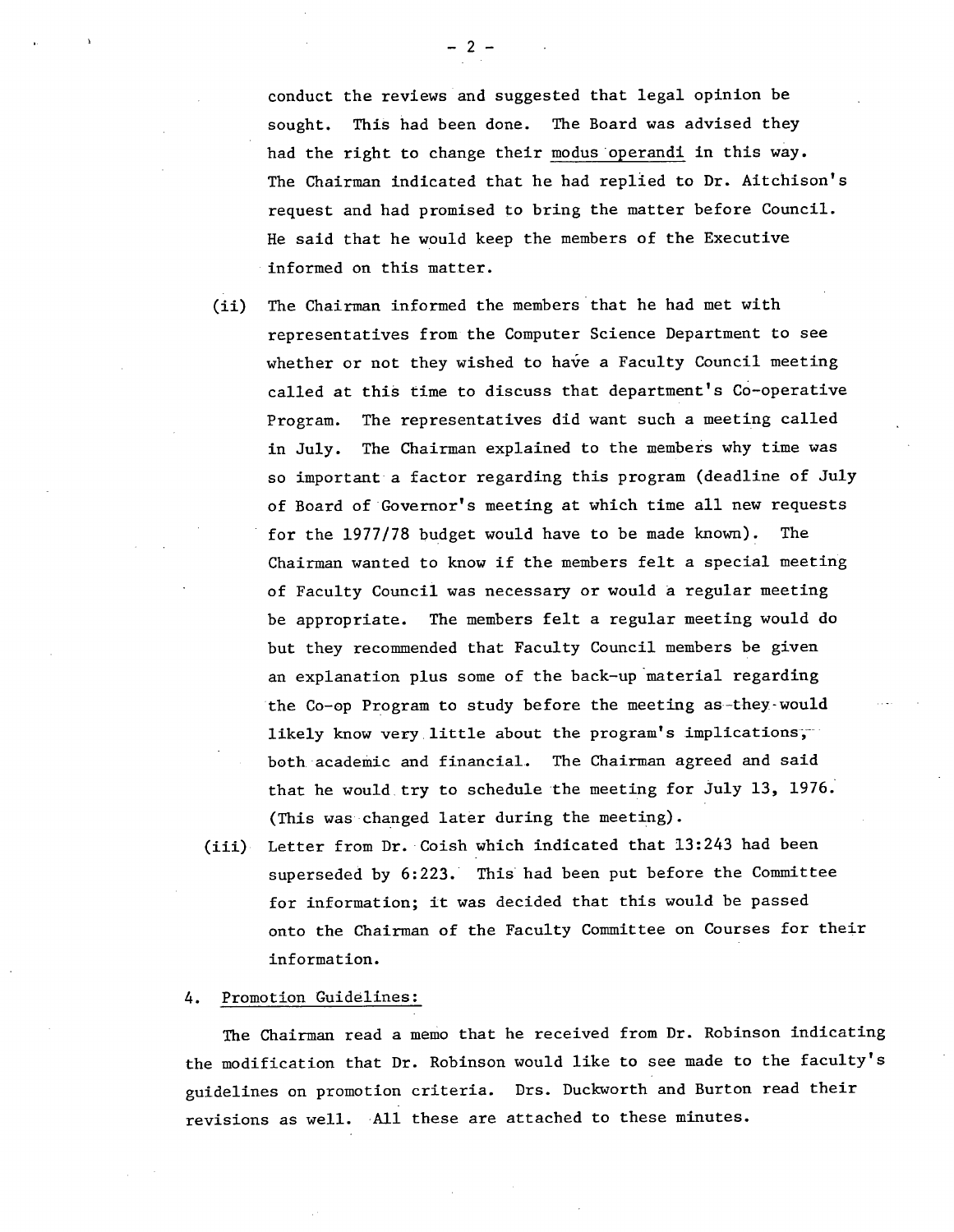From this a lengthy and interesting discussion evolved during which many observations and suggestions were put forth. There was little unanimous agreement amongst the members on any one of these although it was agreed that the members would like more time to collect their thoughts on this matter. It was agreed that discussion of this item would be continued at the next Executive meeting.

Some of the points made at this meeting were: - some members felt the guidelines should be as brief and general as possible, while others felt the more detailed guideline would be a benefit in difficult cases.

- the use of external referees was felt to be useful by some members, especially in cases where a positive decision is unlikely. Other members objected saying that promotion was an internal decision which lies-with the administration of a particular unit.

- the idea of departmental promotion vs. faculty promotion was put forth. It was noted that some areas on campus have faculty promotion committees (Arts) which- can (and do)-overrule departmental decisions. - now that individual staff members could initiate their own promotion procedures and the fact that promotion decisions are now grievable under the terms of the union contract, made the need for some sort of faculty guideline much more-imperative.

 $-$  it was felt that the money-aspect should be removed from the promotion aspect- and that-the guidelines should be on academic merit-alone. - some members felt that promotion to full professor should be based on research achievement alone while others felt that the teaching function of staff members was equally important.

- it was pointed out that whereas it is fairly straightforward to judge research achievements, it would be very difficult to judge teaching achievements.

- it was suggested that promotion should be handled in the same way the tenure considerations in the faculty are now, i.e. by the use of faculty based nucleus committees.

- it was pointed out that the establishment of the guidelines and the mechanics of handling promotion were two different matters that would likely have to be considered separately.

5. Computer Science Co-operative Program

Further discussion about this program raised questions which again

 $- 3 -$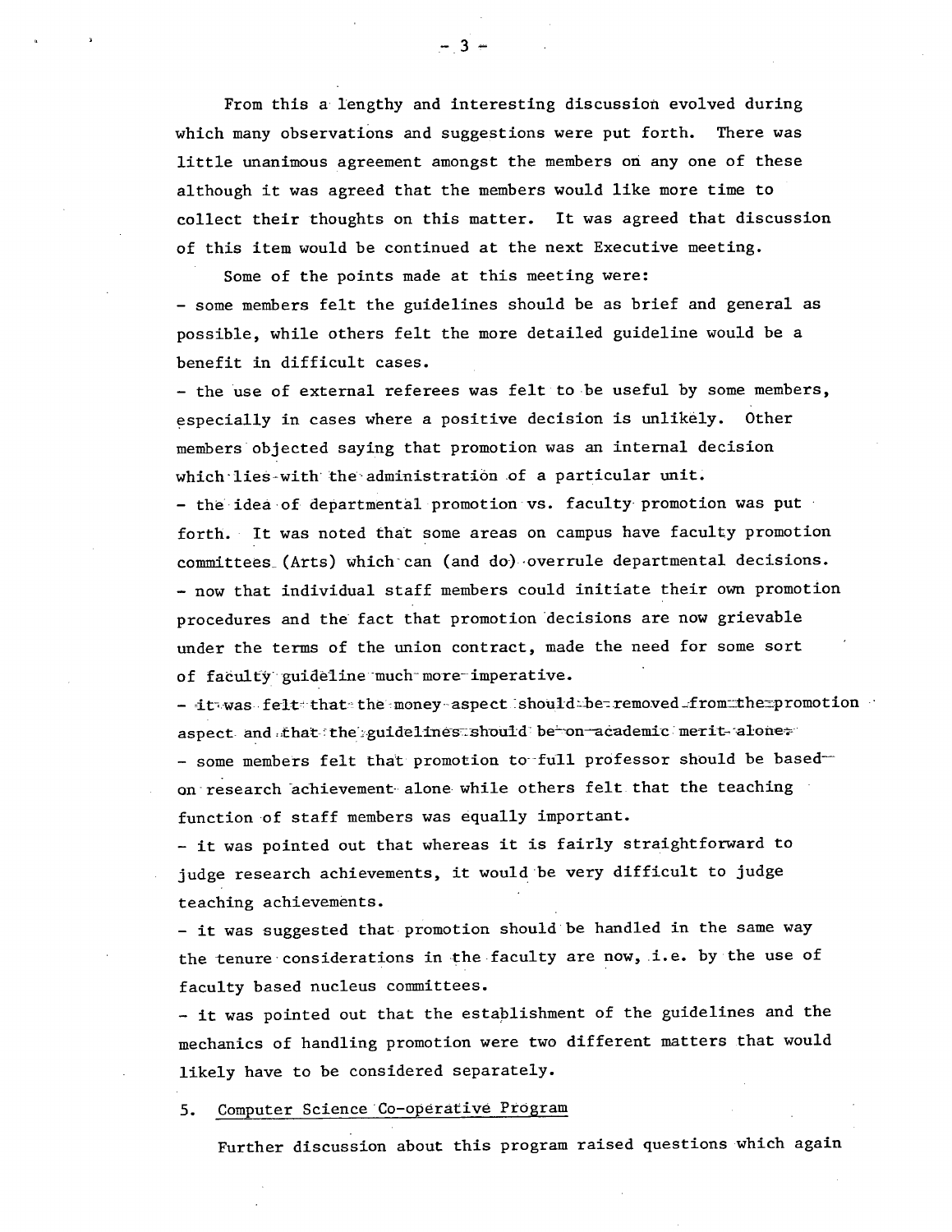could not be answered by the members. These were:

(1) Had financial assistance for the program been sought from the industrial users? Indications were that industry had shown some interest in this but to what degree couldn't be determined.

 $-4 -$ 

(ii) If the enrollment in this program was to be limited, how will students be evaluated to determine which ones get into the program and which ones do not?

(iii) How were the students in the program going to be graded? Answers to these questions would be sought from the departmental representatives.

Because of the tight time constraints the Chairman requested advice from the members as to how best to handle this matter. He pointed out that if this proposal went to Faculty Council now at short notice it could be' rejected'by Council because of insufficient time to study-it. On the other hand if it didn't get to Council very shortly it would miss being inóluded as part of the 1977/78 asking budget, in which case the program would not get launched until 1978/79.

Other committees which would have to look at the proposals were: \_\_the Faculty Committee on Courses, the Senate Committee on Curriculum and Course Change and the Senate Committee on Planning and' Priorities.

The Chairman indicated that faced with these problems, he would like to consider a meeting with-the-Science Department Heads and get their thoughts. He felt he might try and arrange for a meeting with them early'in the week.

Meanwhile the Faculty Committee on Courses would be meeting during the week of the 5th and be reporting back to the Executive Committee. Therefore he planned for the next meeting of the Executive on either the 12th or 13th of July and Faculty Council tentatively scheduled for the 19th July. The members would be informed of the exact times.

#### 6. Other Business

In answer to the question on the status of the xerox machine in the Science Library, the Chairman replied that he had spoken with the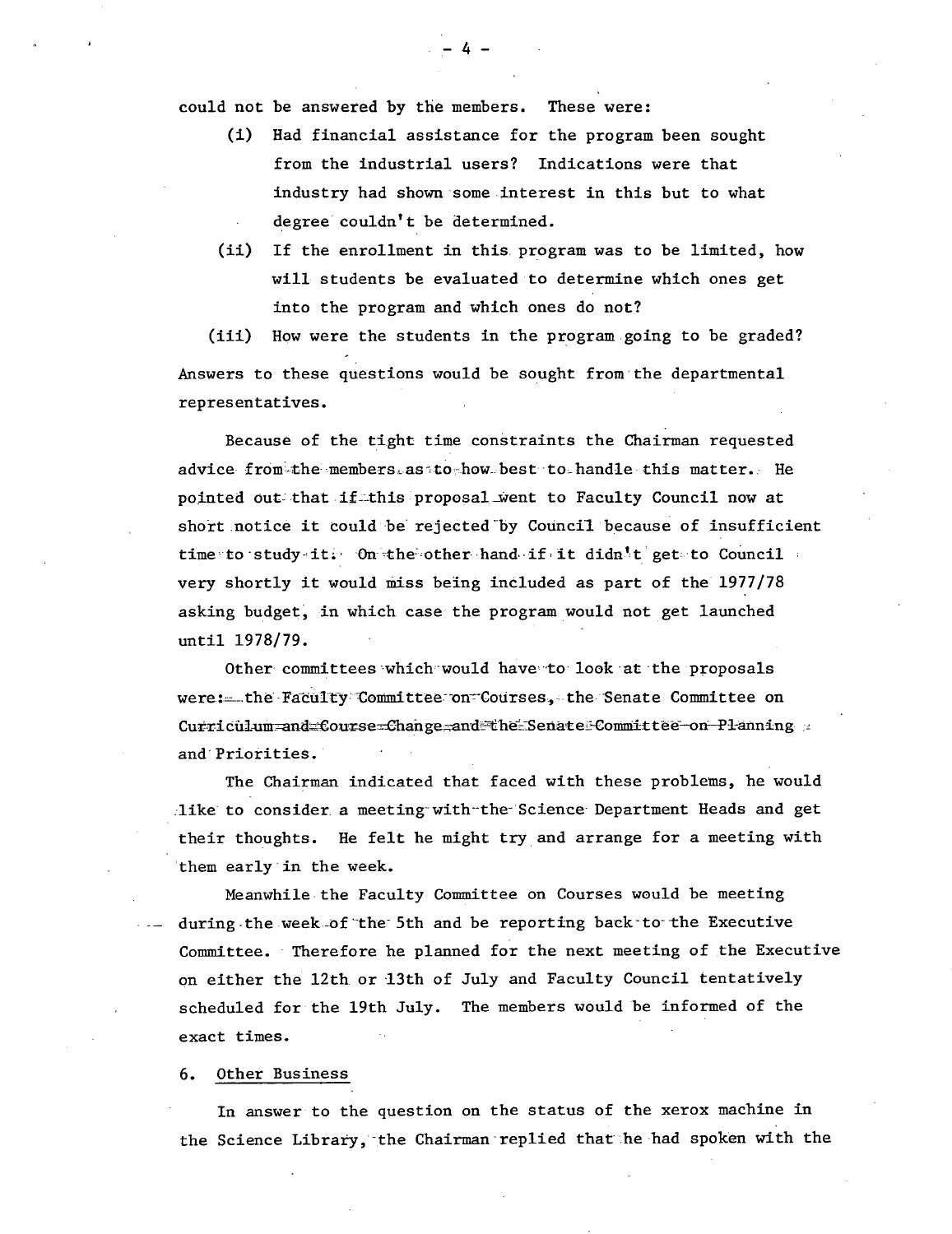Science Librarian at the time this matter was first raised but that having heard nothing since he would contact him again. The meeting adjourned at 4:41 p.m.

 $/n1$ 

 $-5$  -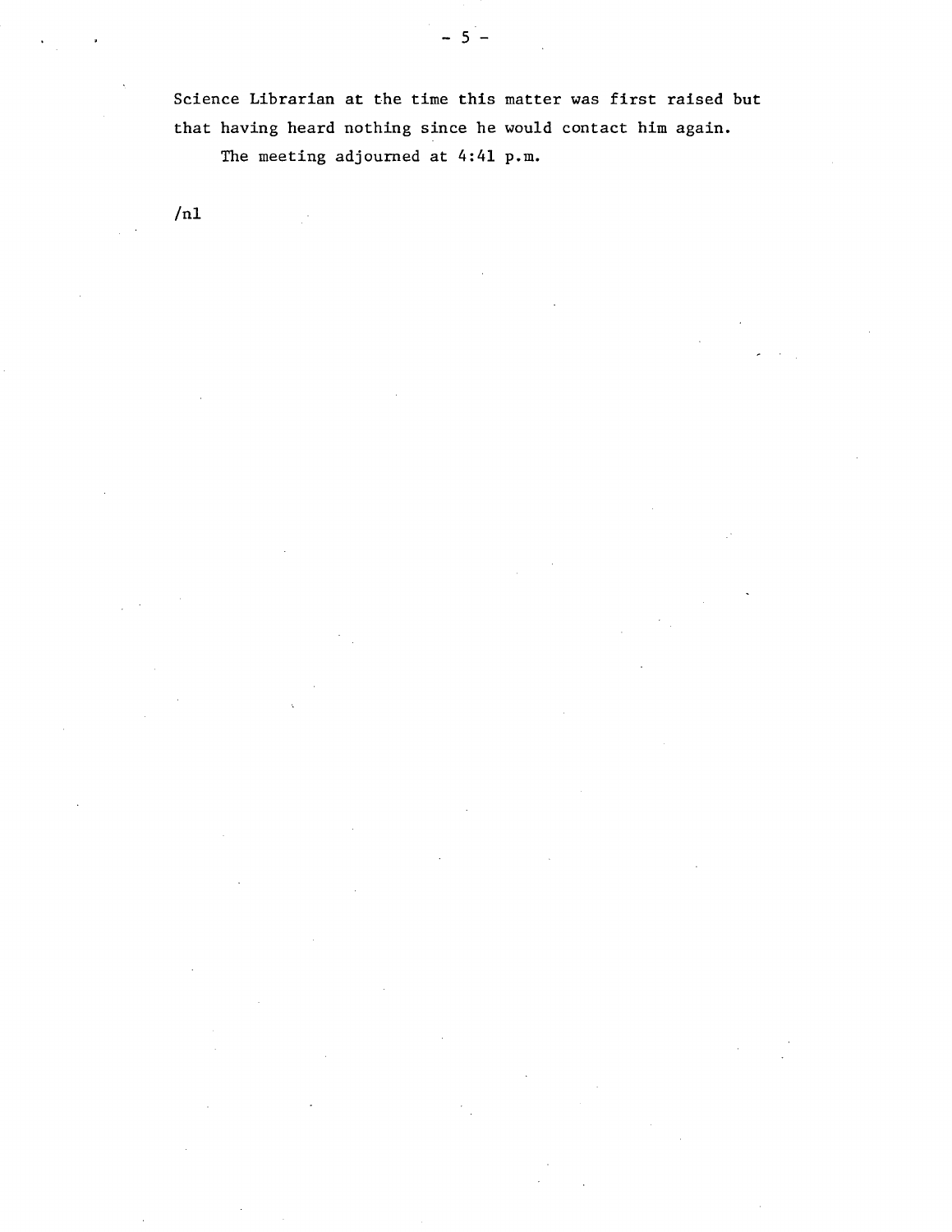#### Comments on Promotion Guideline

#### D. Burton -

For promotion to Full Professor we expect demonstrated competence in research and teaching, the primary requirement being recognized scholarship in the appropriate scientific discipline as shown by the candidate's record of research activity. (The opinion of external referees may be sought in establishing the scholarship of the candidate). Administrative and community service is not given the same weight as these academic considerations, but is expected of a candidate at this level.

#### H. Duckworth -

For promotion from Associate to Full Professor we require recognized achievement in academic matters in teaching and especially in research. This is because'.the title of Professor is associated with standing in the community of scholars. Achievement in-research will normally be-demonstrated by the existence of a significant body of published work, appearing in books or refereed journals, in which the candidate has been-principal investigator. This work-should have been supported by research-grants-at-a level appropriate with the discipline involved. Evaluations of the candidate's research achievement- may be invited from experts outside the university, if required.

Administrative and community service are expected of a candidate at this level, and cannot be used by themselves as the justification for promotion to Full Professor.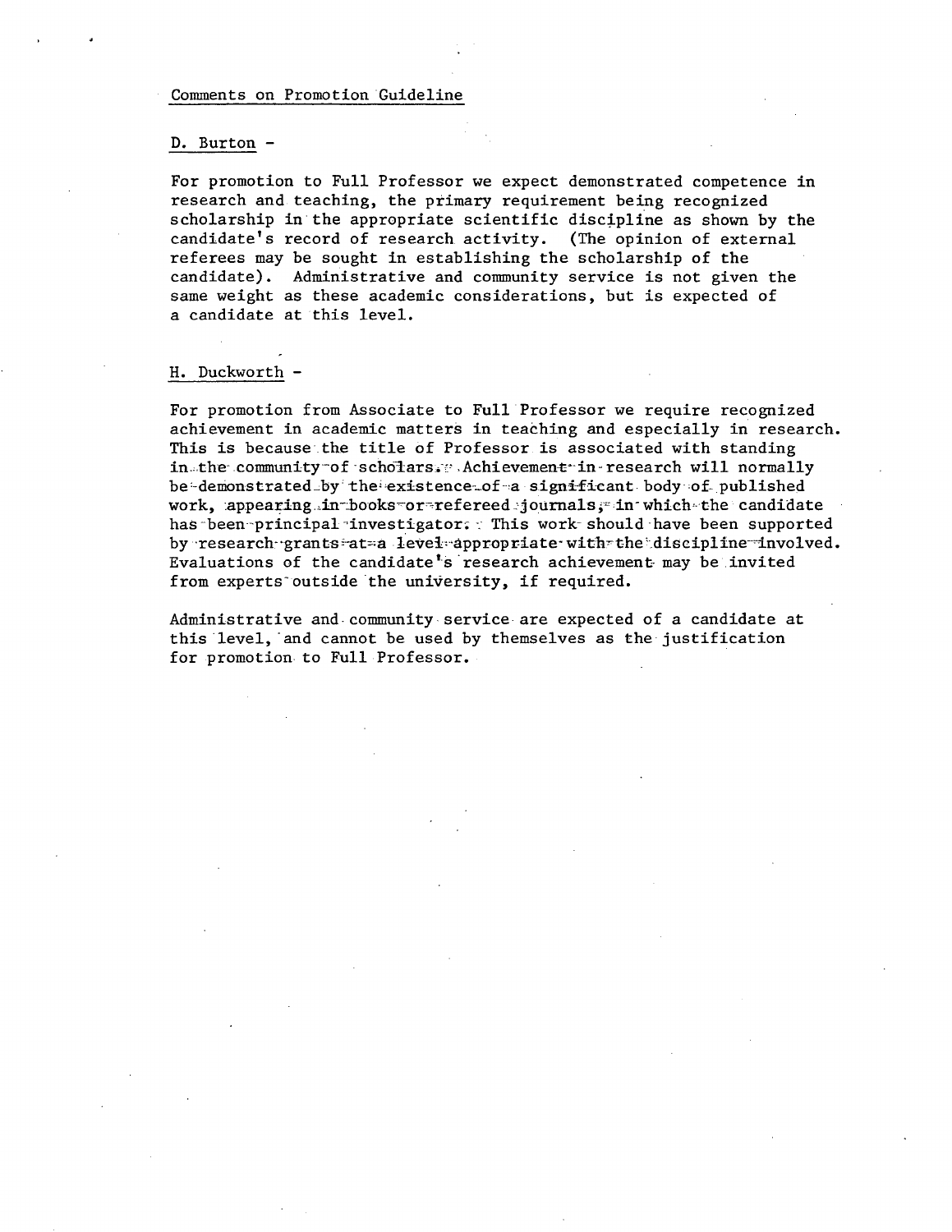#### July 7,1976

A meeting of the Faculty Course Change Committee was held at 1.40 p.m. in room 250 Allen building on July 6,1976 to discuss the proposed expansion of the Co-operative Program in Computer Science.

Present: N.E.R.Campbell, Chairman Prof. G. Woods Prof. P. Collens Prof. H. E. Welch Prof. S. Cheng Prof. F. Arscott Prof. D. Burton Prof. C. Palmer Prof. G. Clark Prof. F. Zeiler Prof. R. Wallace Prof. M. Oretzki

Guest: Dr. Robert Collens. Department of Computer Science

Dr. R. Collens presented a brief review of the existing Summer Co-operative Program in Computer Science initiated some three years ago . This.... program now serves approximately 50 Honours students in Computer Science and has generally been enthusiastically received by-students and by those industries and governmental agencies that are participating.

In view of the strongly positive response from the business community, the Department-of- Computer Science: proposes to expande the Co-operative program....... to provide a full four-year Honours program that will be constructed essentially on a trimester plan- work periods of approximately-four-months-will-alternate. with- 'academic' periods of-the same duration.

In elaborating on the proposed expansion, Dr. Collens pointed to a number of advantages that would accrue to participating students and to industry. On one hand, students would be regarded by industry as other than 'occasional' help, i.e. would be better integrated into company planning. As well, there would be remunerative advantages to the student although Dr. Collens pointed out that salary levels would not necessarily be high. Students, moreover, would have a better opportunity over the extended period of working time to implement their academic skills. From the companies' point of view the enhanced working exposure would permit a more meaningful integration of the student worker into the longrange-computer program planning of the company.

Since Committee members had been provided .with detailed estimates of staffing, operating and other associated costs, Dr. Collens only briefly touched on this aspect of the proposed program. At this point, the Chairman outlined the financial problem faced by the Faculty; i.e. in the present financial climate the expanded Co-operative program must be funded in all its respects from extra-Faculty resources. As well, it was noted that if the program is to be implemented by the fall term of 1977, a positive recommendation from the Executive Committee and from Faculty Council must go forward to the Senate Curriculum & Course Change Committee by mid-summer and to Vice-President Fyles in time for a final budget

4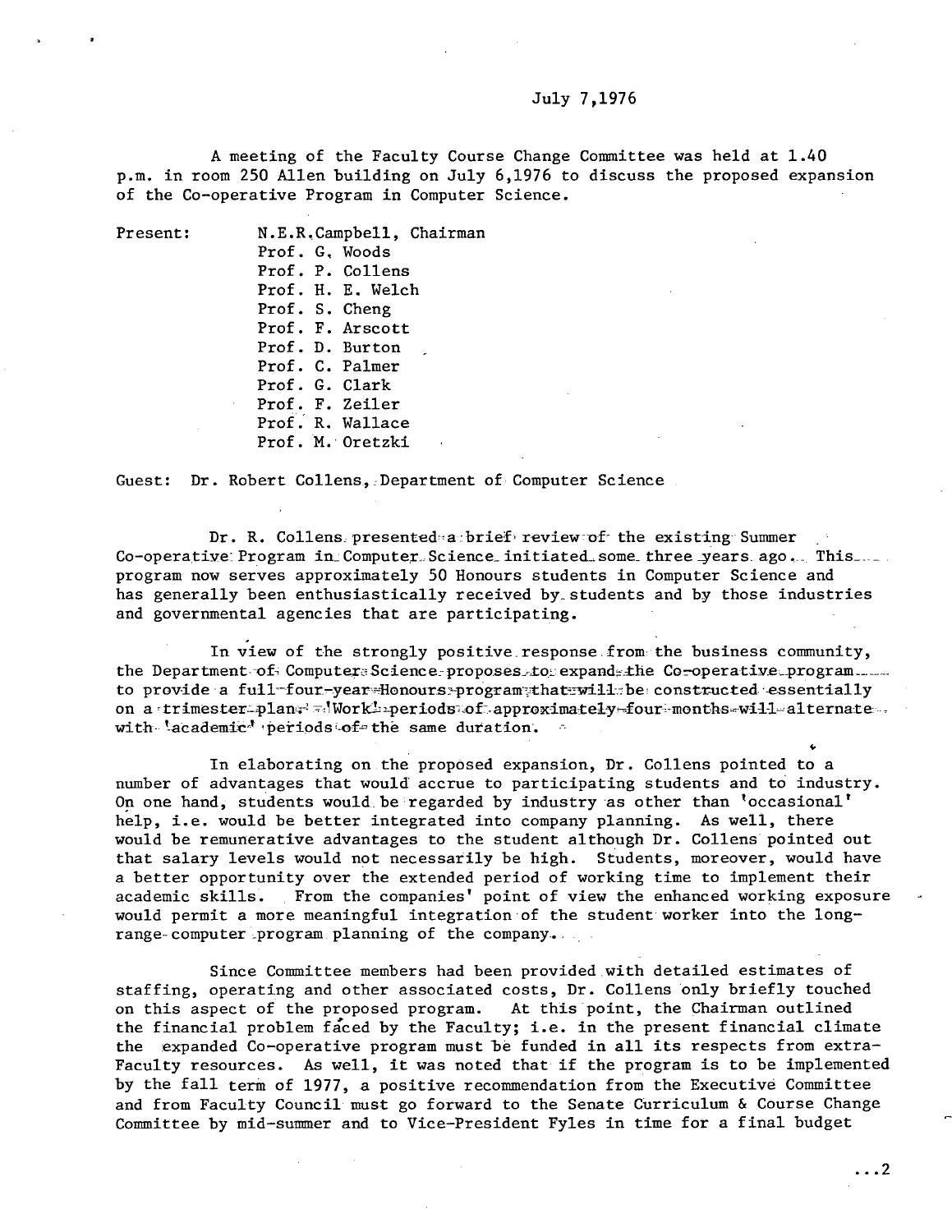submission to the Universities Grants Commission in early October of this year.

In the discussion that followed, Committee members raised a number of concerns. Prof. Woods asked for further detail on the staffing and special academic requirements. He pointed out that the present 'over-entitlement' position in Mathematics might be used by transfer to offset the short-staff position in Computer Science and, accordingly, reduce the start-up and continuing costs of the Co-operative program. Dr. Arscott asked what additional staff entitlement would likely be generated by 'new' students attracted to the Co-op program. If Dr. Collens' projections are valid, about 5 to 6 staff entitlements would be generated. Based on present UGSCH's in the Department their present staffing position is 5 to 6 under entitlement.

Dr. Cheng expressed concern about the 'rigidity' of the program, i.e. that a student must take 90 credit hours in Computer Science courses with no option for electives from other subject areas; the regular Honours program calls for 66 credit hours of Computer Science courses with a number of elective choices available to the student. Considerable discussion ensued on this point.

Dr. Welch enquired whether.the subject material in Computer Science could be presented by TV, thus off-setting the staffing costs to a large degree. Dr. Welch felt that the most obvious need in starting up the expanded program. would be for a Co-ordinator and that this person should be the first to be hired. On this latter point, Dr. Collens agreed but asserted that to the best of his knowledge and experience, audio-visual presentation of Computer Science subject material had not been successful and he felt it would be most unwise to alter the program in this way. Several Committee members suggested ways and means by which the cost of the program could be reduced; e.g. by increasing the section size whilst reducing their number. Dr. Arscott-referred to similar programs-he'd had experience with in the U.K. He recommended that the Computer Science Department. consider a plan where students spent two years in the academic stream followed by an entire-year-in industry; the student would -then return for a finaFyearof academic life. This format would-substantially reduce the cost of the program.

In summarizing his Department's proposal, Dr. Collens indicated that the student would be required to complete a project report based on his 'practicum' experience. This report would be evaluated much as is the case for laboratory work done by students in other Science subjects. Such evaluation is primarily the responsibility of theComputer Science Department.

In response to a question by the chairman as to how student applicants for the program would be selected in a limited enrollment situation, Dr. Collens indicated that academically qualified students would be chosen largely by job interview. The companies participating would, in a sense, control the number of applicants on the basis of job positions available while the Department would exercise control over the maximum number permitted to enrol in any one year. The chairman then suggested that the Computer Science Department should clearly state in the calendar the conditions under which a student could enrol in the new Co-op program, could continue in the program and, where necessary, conditions governing reversion to the regular Honours program should that occasion arise. Clearly, the University can not accept responsibility for interrupted programs when the employer fails to fulfill his/her agreement.

 $-2 +$ 

**It** 

...3